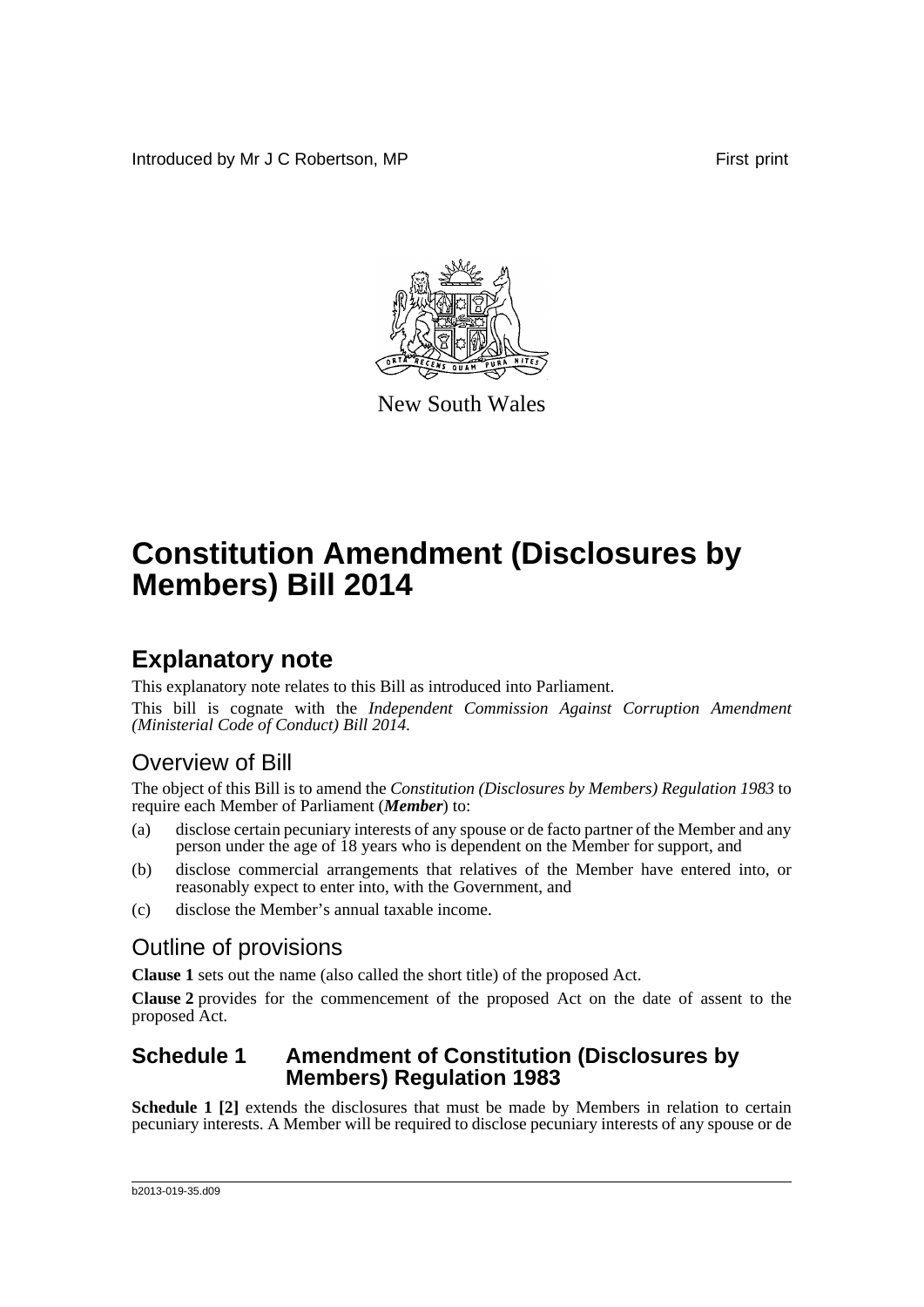facto partner of the Member and any person under the age of 18 years who is wholly or mainly dependent on the Member for support. A Member will also be required to disclose commercial arrangements that relatives of the Member have entered into, or reasonably expect to enter into, with the Government.

**Schedule 1 [3]** requires a Member to disclose the Member's annual taxable income assessed under the *Income Tax Assessment Act 1936* of the Commonwealth.

**Schedule 1 [1] and [4]–[20]** make consequential amendments.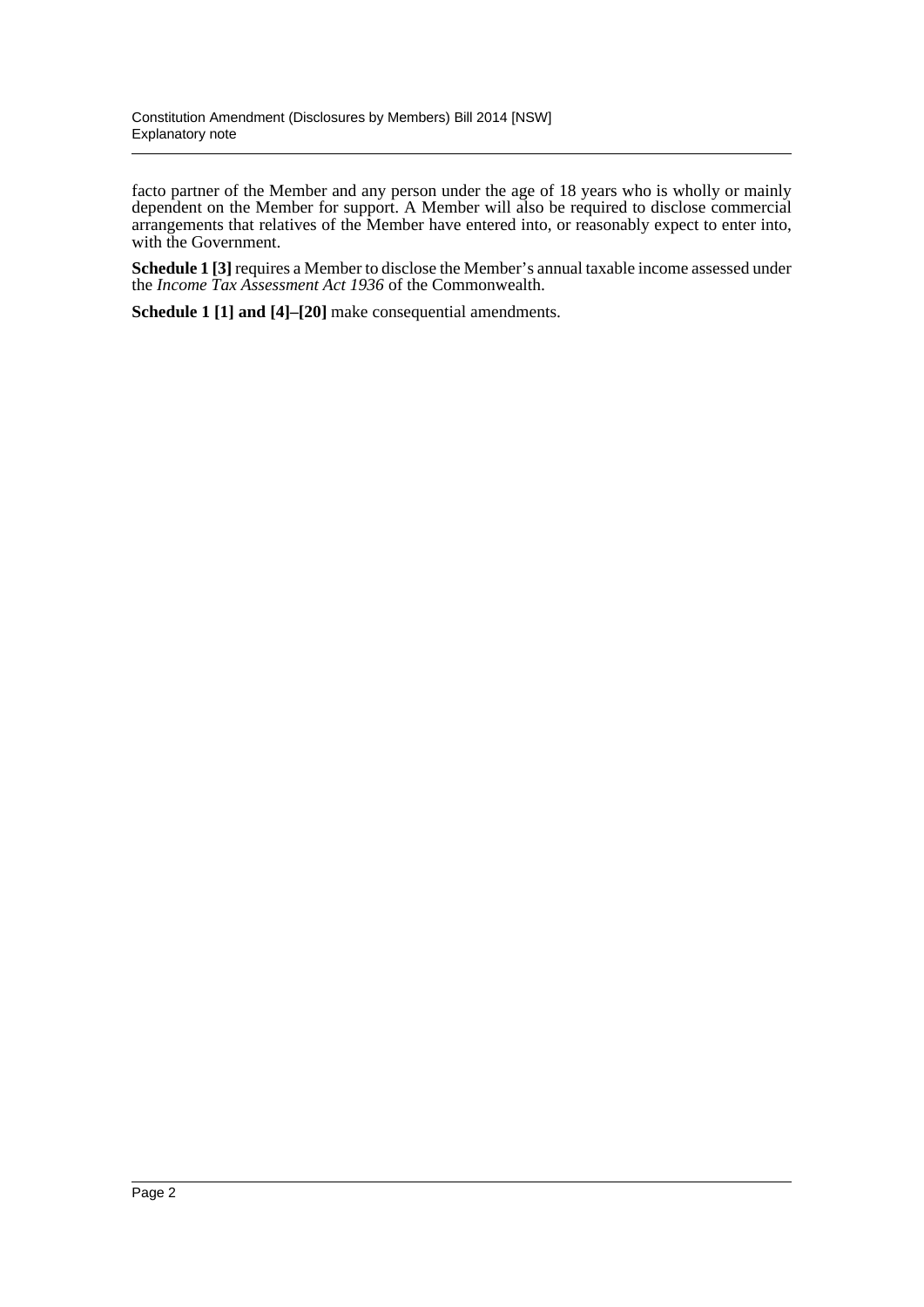Introduced by Mr J C Robertson, MP First print



New South Wales

# **Constitution Amendment (Disclosures by Members) Bill 2014**

## **Contents**

|            |                                                                    | Page |
|------------|--------------------------------------------------------------------|------|
|            | Name of Act                                                        |      |
|            | 2 Commencement                                                     |      |
| Schedule 1 | Amendment of Constitution (Disclosures by Members) Regulation 1983 | - 3  |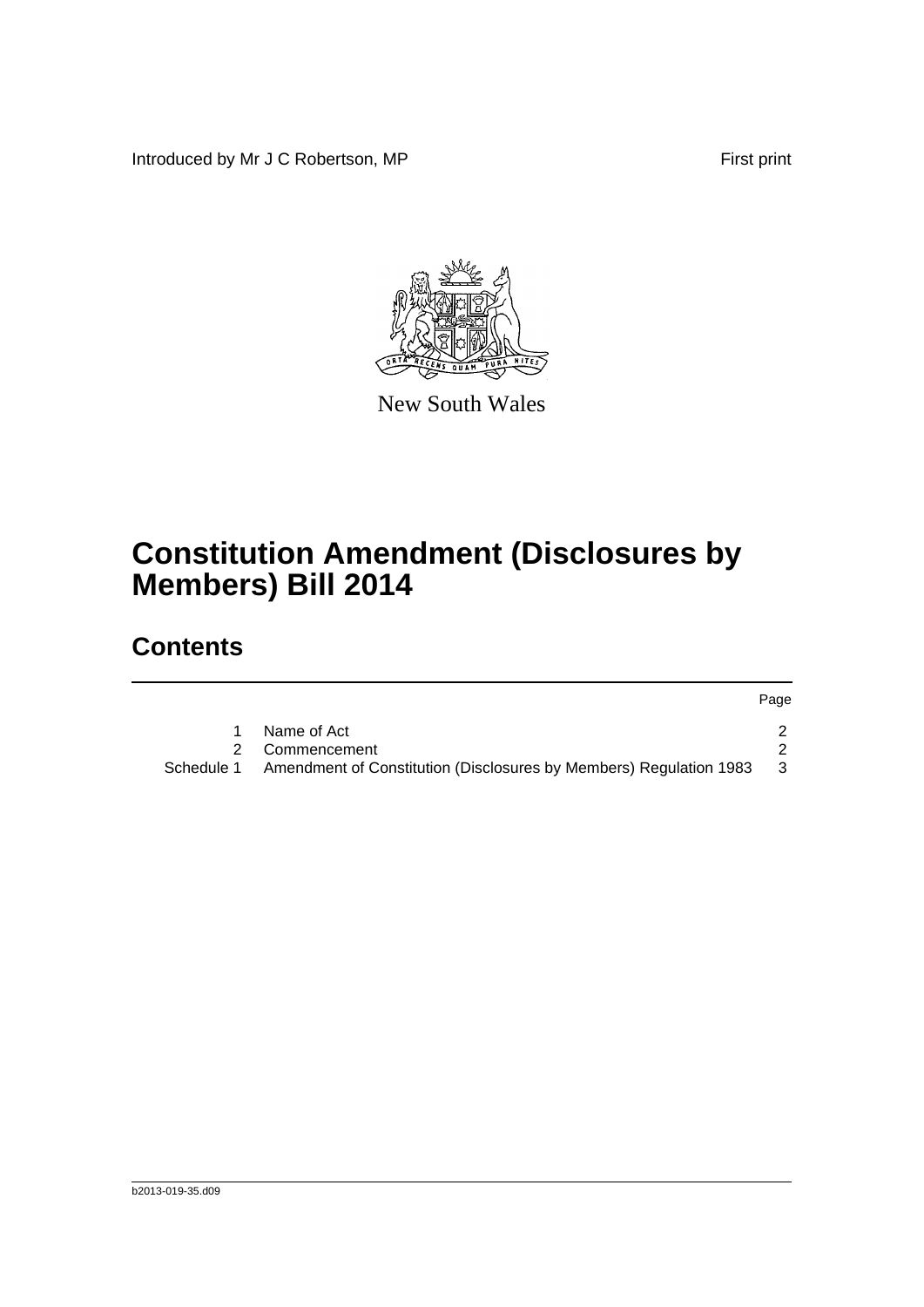

New South Wales

# **Constitution Amendment (Disclosures by Members) Bill 2014**

No , 2014

#### **A Bill for**

An Act to amend the *Constitution (Disclosures by Members) Regulation 1983* to make further provision with respect to disclosures by Members of Parliament.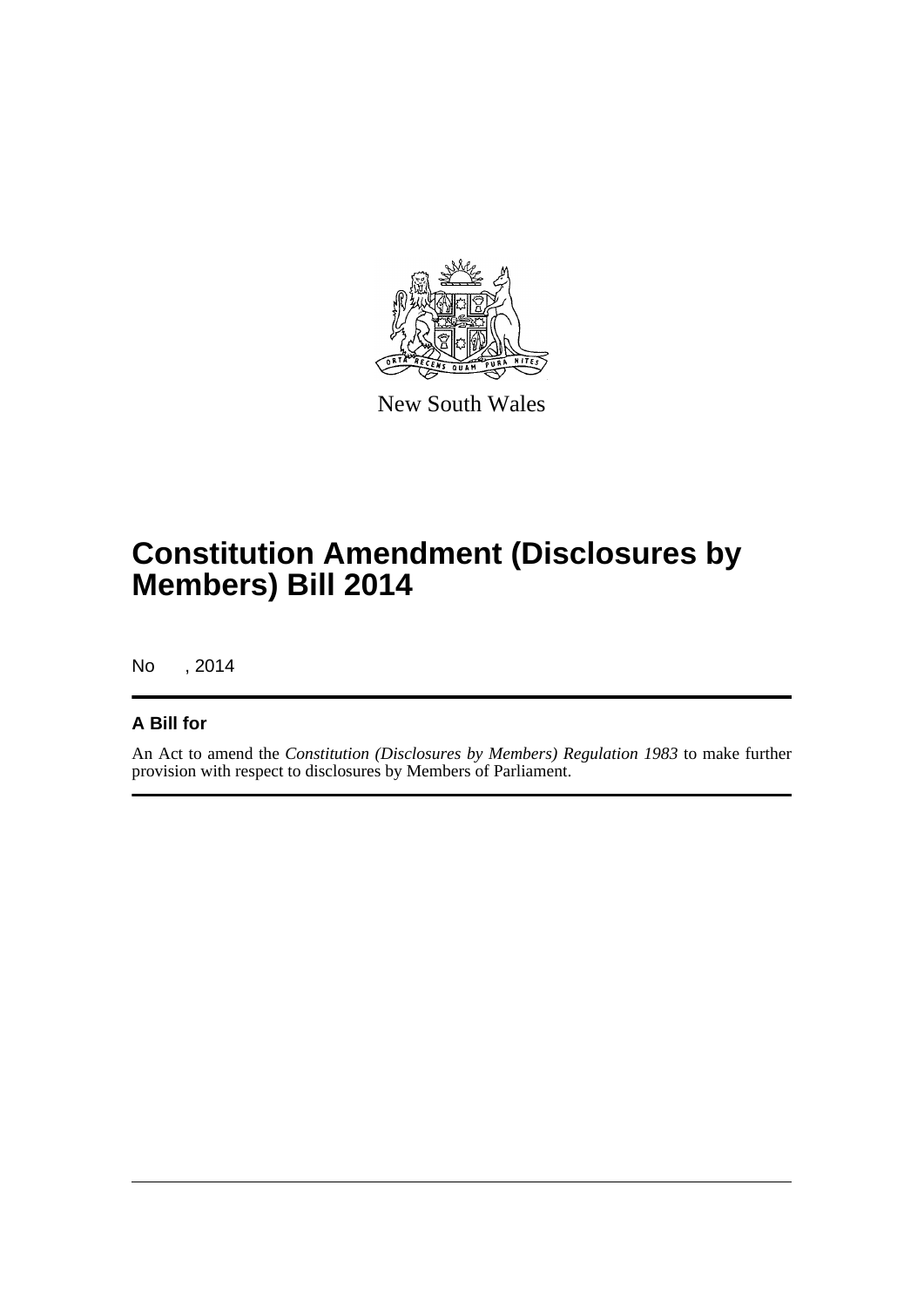<span id="page-4-1"></span><span id="page-4-0"></span>

| The Legislature of New South Wales enacts:                                |   |
|---------------------------------------------------------------------------|---|
| Name of Act                                                               | 2 |
| This Act is the Constitution Amendment (Disclosures by Members) Act 2014. | 3 |
| Commencement                                                              | 4 |
| This Act commences on the date of assent to this Act.                     | 5 |
|                                                                           |   |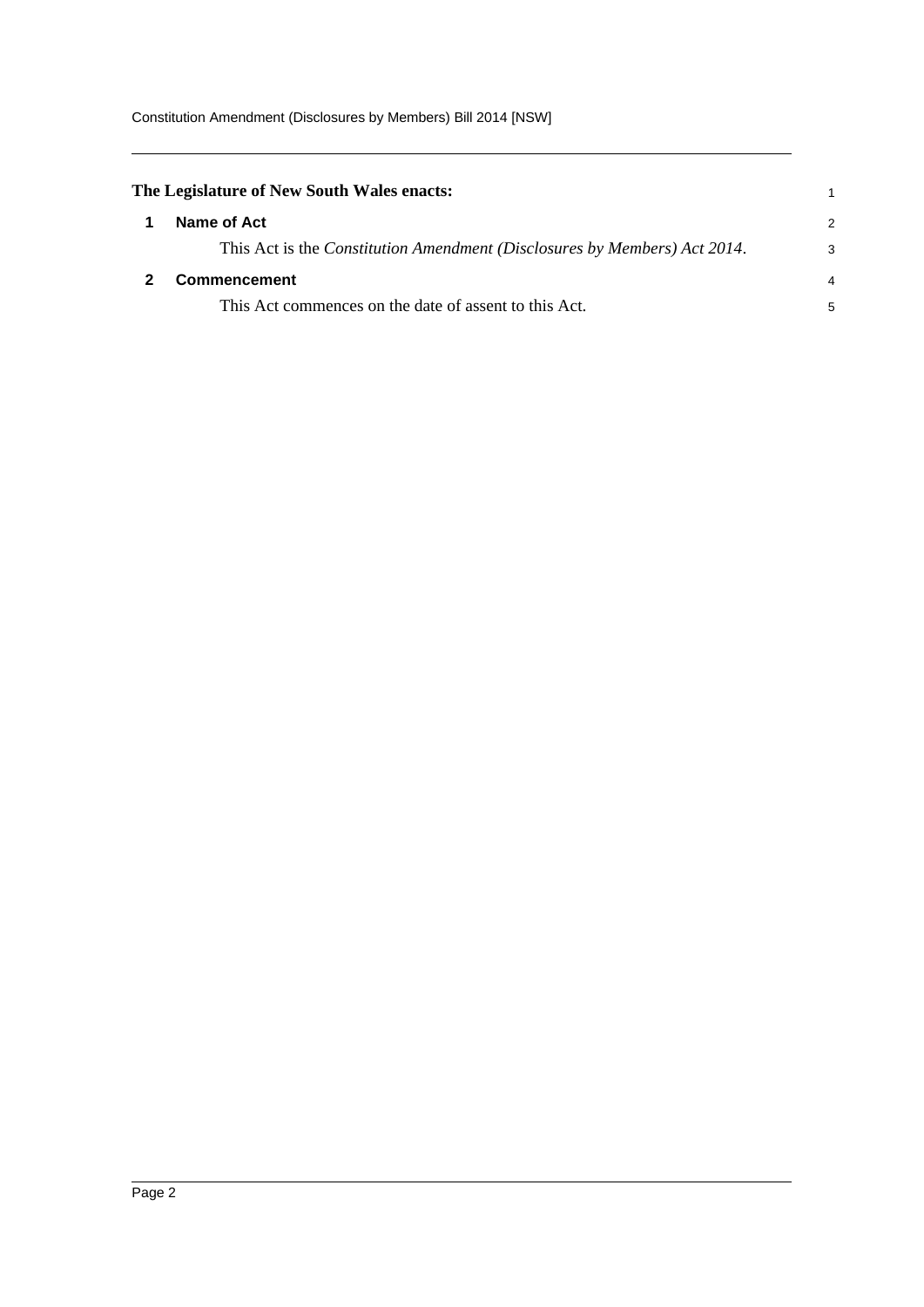<span id="page-5-0"></span>

|       | <b>Schedule 1</b> |                  | <b>Amendment of Constitution (Disclosures by</b><br><b>Members) Regulation 1983</b>                                                                                                                                                                                                                                                                                                                 | 1<br>$\overline{\mathbf{c}}$ |
|-------|-------------------|------------------|-----------------------------------------------------------------------------------------------------------------------------------------------------------------------------------------------------------------------------------------------------------------------------------------------------------------------------------------------------------------------------------------------------|------------------------------|
| $[1]$ |                   |                  | <b>Clause 6A Supplementary ordinary returns</b>                                                                                                                                                                                                                                                                                                                                                     | 3                            |
|       |                   |                  | Omit "clauses 9," from clause 6A (4) (b). Insert instead "clauses 7C, 9, 9A,".                                                                                                                                                                                                                                                                                                                      | 4                            |
| [2]   |                   |                  | <b>Clauses 7B and 7C</b>                                                                                                                                                                                                                                                                                                                                                                            | 5                            |
|       |                   |                  | Insert after clause 7A:                                                                                                                                                                                                                                                                                                                                                                             | 6                            |
|       | 7В                |                  | <b>Spouses and dependants</b>                                                                                                                                                                                                                                                                                                                                                                       | 7                            |
|       |                   | (1)              | The disclosures of pecuniary interests required by clauses 8–15 are extended<br>so that the disclosures are required to be made by a Member in respect of the<br>pecuniary interests of any spouse or dependant of the Member and,<br>accordingly, a reference in any of those clauses to the Member in relation to<br>the pecuniary interest includes a reference to the spouse and the dependant. | 8<br>9<br>10<br>11<br>12     |
|       |                   | (2)              | A reference in this clause to a pecuniary interest of a spouse or dependant of a<br>Member is a reference to a pecuniary interest of which the Member is aware.                                                                                                                                                                                                                                     | 13<br>14                     |
|       |                   | (3)              | In this clause:                                                                                                                                                                                                                                                                                                                                                                                     | 15                           |
|       |                   |                  | <i>dependant</i> , in relation to any Member, means any person under the age of<br>18 years who is wholly or mainly dependent on the Member for support.                                                                                                                                                                                                                                            | 16<br>17                     |
|       |                   |                  | <i>pecuniary interest means:</i>                                                                                                                                                                                                                                                                                                                                                                    | 18                           |
|       |                   |                  | (a)<br>an interest in real property, or                                                                                                                                                                                                                                                                                                                                                             | 19                           |
|       |                   |                  | (b)<br>a source of income received or reasonably expected to be received, or                                                                                                                                                                                                                                                                                                                        | 20                           |
|       |                   |                  | (c)<br>a gift received, or                                                                                                                                                                                                                                                                                                                                                                          | 21                           |
|       |                   |                  | (d)<br>a financial or other contribution to travel, or                                                                                                                                                                                                                                                                                                                                              | 22                           |
|       |                   |                  | an interest, or position, held in a corporation, or<br>(e)                                                                                                                                                                                                                                                                                                                                          | 23                           |
|       |                   |                  | (f)<br>a position held in a trade union or professional or business association,<br><b>or</b>                                                                                                                                                                                                                                                                                                       | 24<br>25                     |
|       |                   |                  | (g)<br>a liability to pay a debt, or                                                                                                                                                                                                                                                                                                                                                                | 26                           |
|       |                   |                  | (h)<br>a disposition of real property.                                                                                                                                                                                                                                                                                                                                                              | 27                           |
|       |                   |                  | <i>spouse</i> includes de facto partner.                                                                                                                                                                                                                                                                                                                                                            | 28                           |
|       | 7C                |                  | <b>Commercial arrangements of relatives</b>                                                                                                                                                                                                                                                                                                                                                         | 29                           |
|       |                   |                  | (1) A Member must disclose in a primary return and an ordinary return any<br>commercial arrangement that a relative of the Member has entered into, or<br>reasonably expects to enter into, with the Government.                                                                                                                                                                                    | 30<br>31<br>32               |
|       |                   | (2)              | A reference in this clause to a commercial arrangement of a relative of a<br>Member is a reference to a commercial arrangement of which the Member is<br>aware.                                                                                                                                                                                                                                     | 33<br>34<br>35               |
| [3]   |                   | <b>Clause 9A</b> |                                                                                                                                                                                                                                                                                                                                                                                                     | 36                           |
|       |                   |                  | Insert after clause 9:                                                                                                                                                                                                                                                                                                                                                                              | 37                           |
|       | <b>9A</b>         |                  | <b>Taxable income</b>                                                                                                                                                                                                                                                                                                                                                                               | 38                           |
|       |                   | (1)              | A Member must disclose:                                                                                                                                                                                                                                                                                                                                                                             | 39                           |
|       |                   |                  | in a primary return—the amount of the Member's taxable income<br>(a)<br>assessed for the financial year immediately preceding the financial year<br>in which the primary return date occurs, and                                                                                                                                                                                                    | 40<br>41<br>42               |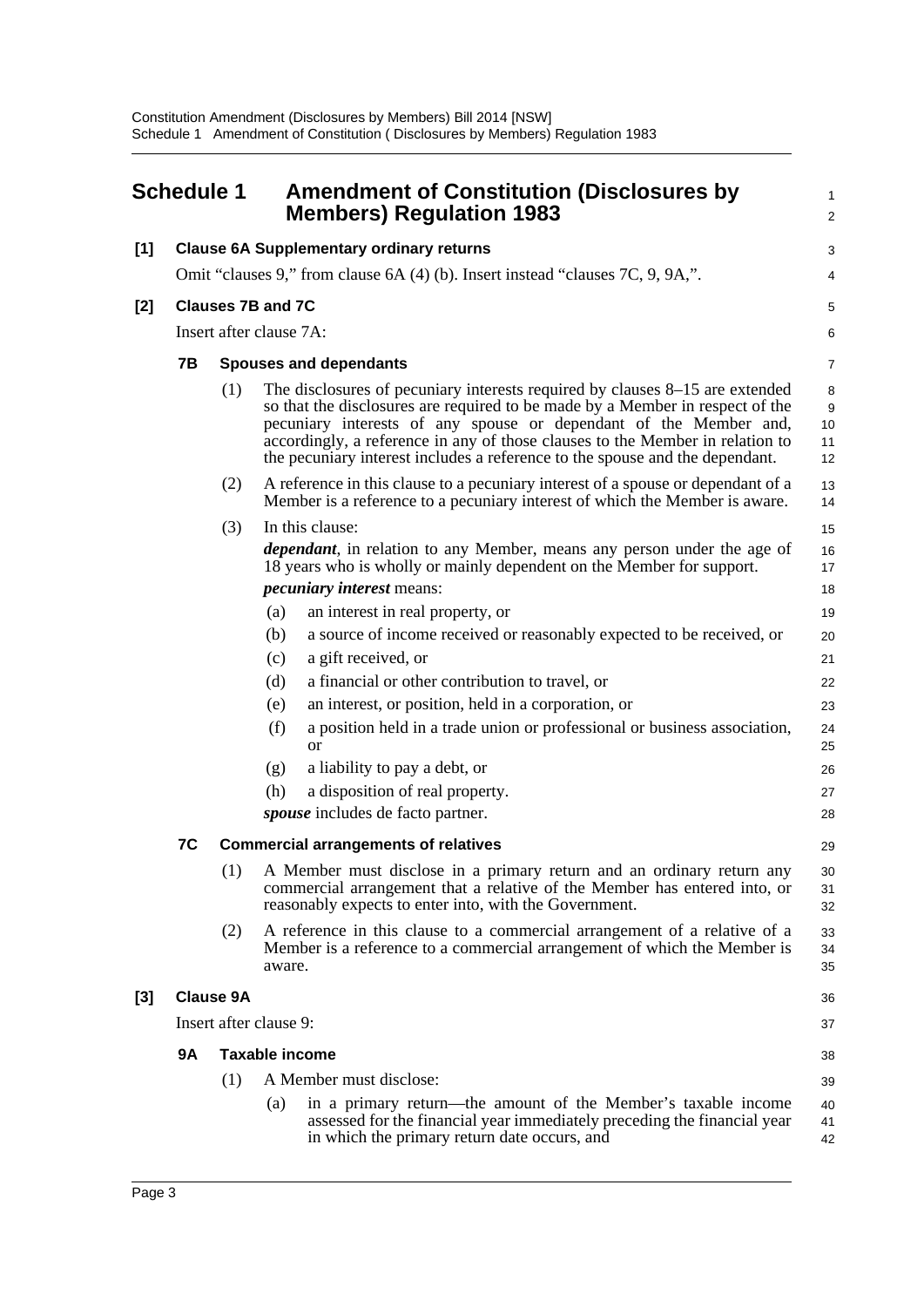|     |                             | (b)<br>in an ordinary return—the amount of the Member's taxable income<br>assessed for the financial year immediately preceding the financial year<br>in which the prescribed date for the purposes of clause $6(1)$ occurs.                                                                                                                                                                                                                                                      | $\mathbf{1}$<br>$\sqrt{2}$<br>3                             |
|-----|-----------------------------|-----------------------------------------------------------------------------------------------------------------------------------------------------------------------------------------------------------------------------------------------------------------------------------------------------------------------------------------------------------------------------------------------------------------------------------------------------------------------------------|-------------------------------------------------------------|
|     | (2)                         | If the Member is unable to comply with subclause (1) because an assessment<br>has not yet been made in respect of the Member for the relevant financial year,<br>the Member must disclose in the primary return or ordinary return the amount<br>of the Member's taxable income most recently assessed.                                                                                                                                                                           | $\overline{4}$<br>$\sqrt{5}$<br>$\,6\,$<br>$\boldsymbol{7}$ |
|     | (3)                         | In this clause:                                                                                                                                                                                                                                                                                                                                                                                                                                                                   | 8                                                           |
|     |                             | <b>assessed</b> means assessed by the Commissioner of Taxation under the <i>Income</i><br><i>Tax Assessment Act 1936</i> of the Commonwealth.                                                                                                                                                                                                                                                                                                                                     | $9\,$<br>10                                                 |
|     |                             | <i>financial year</i> and <i>taxable income</i> have the same meanings as in the <i>Income</i><br>Tax Assessment Act 1997 of the Commonwealth.                                                                                                                                                                                                                                                                                                                                    | 11<br>12                                                    |
| [4] | <b>Schedule 1 Forms</b>     |                                                                                                                                                                                                                                                                                                                                                                                                                                                                                   | 13                                                          |
|     |                             | Omit "clauses 8, 9," from Form 1. Insert instead "clauses 7C, 8, 9,".                                                                                                                                                                                                                                                                                                                                                                                                             | 14                                                          |
| [5] | <b>Schedule 1</b>           |                                                                                                                                                                                                                                                                                                                                                                                                                                                                                   | 15                                                          |
|     |                             | Insert after item 2 in the matter appearing under each heading "Directions" in Forms 1–3:                                                                                                                                                                                                                                                                                                                                                                                         | 16                                                          |
|     | 2A                          | In accordance with clause 7B of the <i>Constitution (Disclosures by Members)</i><br><i>Regulation 1983</i> , the pecuniary interests required by clauses 8–15 of that<br>Regulation to be disclosed by a Member include the pecuniary interests of any<br>spouse or dependant of the Member. Accordingly, a reference in this form to<br>any pecuniary interest of a Member includes a reference to the pecuniary<br>interest of the Member's spouse or dependant.                | 17<br>18<br>19<br>$20\,$<br>21<br>22                        |
| [6] |                             | Schedule 1, Form 1 Primary return and Form 2 Ordinary return                                                                                                                                                                                                                                                                                                                                                                                                                      | 23                                                          |
|     |                             | Insert before Part 1 of Section 1 of Forms 1 and 2:                                                                                                                                                                                                                                                                                                                                                                                                                               | 24                                                          |
|     | Part 1A                     | <b>Commercial arrangements of relatives</b>                                                                                                                                                                                                                                                                                                                                                                                                                                       | 25                                                          |
|     |                             | Under clause 7C of the Constitution (Disclosures by Members) Regulation<br>1983, you must disclose in Part 1A of the return each commercial arrangement<br>that you are aware a relative has entered into, or reasonably expects to enter<br>into, with the Government. Make a separate entry for each commercial<br>arrangement, separated by a line, in Part 1A of the return.                                                                                                  | 26<br>27<br>28<br>29<br>30                                  |
|     |                             | <b>Example entry only:</b>                                                                                                                                                                                                                                                                                                                                                                                                                                                        | 31                                                          |
|     |                             | <b>Commercial arrangement</b>                                                                                                                                                                                                                                                                                                                                                                                                                                                     |                                                             |
|     |                             | Contract for the provision of XYZ                                                                                                                                                                                                                                                                                                                                                                                                                                                 |                                                             |
| [7] |                             | Schedule 1, Form 1, Section 1                                                                                                                                                                                                                                                                                                                                                                                                                                                     | 32                                                          |
|     | <b>Insert after Part 2:</b> |                                                                                                                                                                                                                                                                                                                                                                                                                                                                                   | 33                                                          |
|     | Part 2A                     | Taxable income                                                                                                                                                                                                                                                                                                                                                                                                                                                                    | 34                                                          |
|     |                             | Under clause 9A of the <i>Constitution (Disclosures by Members) Regulation</i><br>1983, you must disclose in Part 2A of the return the amount of your taxable<br>income assessed under the <i>Income Tax Assessment Act 1936</i> of the<br>Commonwealth for the financial year immediately preceding the financial<br>year in which the primary return date occurs. If the amount of your taxable<br>income has not yet been assessed under that Act for that financial year, you | 35<br>36<br>37<br>38<br>39<br>40                            |

 $[4]$ 

 $[5]$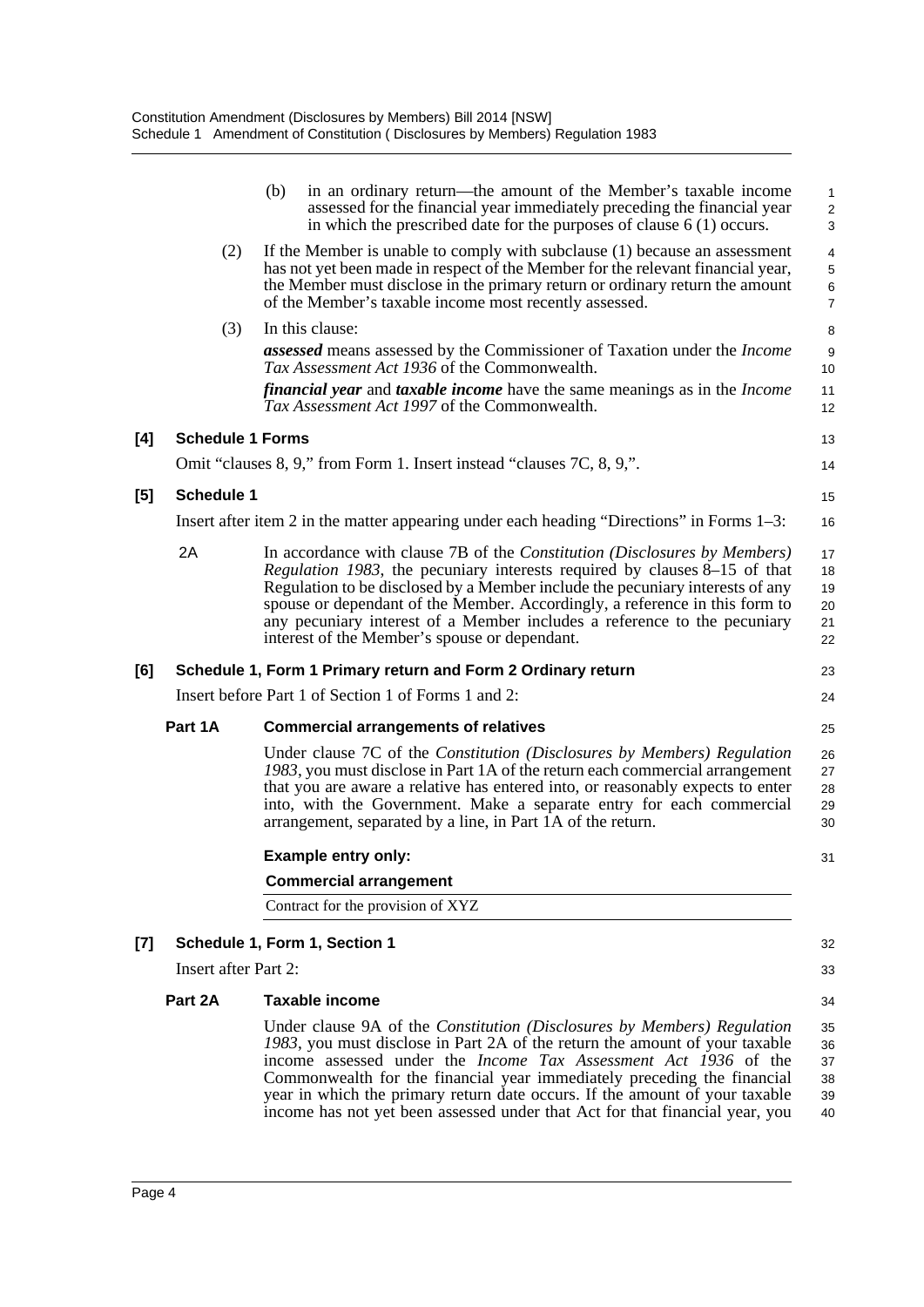|                                                                                                                                                                                                                                                                                                                                                                                                                                                                                                                                                                     |                                      | that Act.                                                         |                                                                                                                                           |  |  |  |
|---------------------------------------------------------------------------------------------------------------------------------------------------------------------------------------------------------------------------------------------------------------------------------------------------------------------------------------------------------------------------------------------------------------------------------------------------------------------------------------------------------------------------------------------------------------------|--------------------------------------|-------------------------------------------------------------------|-------------------------------------------------------------------------------------------------------------------------------------------|--|--|--|
|                                                                                                                                                                                                                                                                                                                                                                                                                                                                                                                                                                     |                                      | <b>Example entry only:</b>                                        |                                                                                                                                           |  |  |  |
|                                                                                                                                                                                                                                                                                                                                                                                                                                                                                                                                                                     |                                      | Amount of taxable income                                          | <b>Financial year</b>                                                                                                                     |  |  |  |
|                                                                                                                                                                                                                                                                                                                                                                                                                                                                                                                                                                     |                                      | \$XYZ                                                             | 1 July 2013-30 June 2014                                                                                                                  |  |  |  |
| [8]                                                                                                                                                                                                                                                                                                                                                                                                                                                                                                                                                                 | Schedule 1, Forms 1 and 2, Section 2 |                                                                   |                                                                                                                                           |  |  |  |
|                                                                                                                                                                                                                                                                                                                                                                                                                                                                                                                                                                     | Insert before Part 1:                |                                                                   |                                                                                                                                           |  |  |  |
|                                                                                                                                                                                                                                                                                                                                                                                                                                                                                                                                                                     |                                      | Part 1A                                                           |                                                                                                                                           |  |  |  |
|                                                                                                                                                                                                                                                                                                                                                                                                                                                                                                                                                                     |                                      | <b>Commercial arrangement</b>                                     |                                                                                                                                           |  |  |  |
| [9]                                                                                                                                                                                                                                                                                                                                                                                                                                                                                                                                                                 |                                      | Schedule 1, Forms 1 and 2, Section 2                              |                                                                                                                                           |  |  |  |
|                                                                                                                                                                                                                                                                                                                                                                                                                                                                                                                                                                     | <b>Insert after Part 2:</b>          |                                                                   |                                                                                                                                           |  |  |  |
|                                                                                                                                                                                                                                                                                                                                                                                                                                                                                                                                                                     |                                      | Part 2A                                                           |                                                                                                                                           |  |  |  |
|                                                                                                                                                                                                                                                                                                                                                                                                                                                                                                                                                                     |                                      | Amount of taxable income                                          | <b>Financial year</b>                                                                                                                     |  |  |  |
|                                                                                                                                                                                                                                                                                                                                                                                                                                                                                                                                                                     |                                      |                                                                   |                                                                                                                                           |  |  |  |
| [10]                                                                                                                                                                                                                                                                                                                                                                                                                                                                                                                                                                |                                      | Schedule 1, Forms 2 and 3                                         |                                                                                                                                           |  |  |  |
|                                                                                                                                                                                                                                                                                                                                                                                                                                                                                                                                                                     |                                      | Omit "clauses 8" wherever occurring. Insert instead "clauses 7C". |                                                                                                                                           |  |  |  |
| [11]                                                                                                                                                                                                                                                                                                                                                                                                                                                                                                                                                                | Schedule 1, Form 2, Section 1        |                                                                   |                                                                                                                                           |  |  |  |
|                                                                                                                                                                                                                                                                                                                                                                                                                                                                                                                                                                     |                                      | <b>Insert after Part 2:</b>                                       |                                                                                                                                           |  |  |  |
|                                                                                                                                                                                                                                                                                                                                                                                                                                                                                                                                                                     | Part 2A                              | Taxable income                                                    |                                                                                                                                           |  |  |  |
| Under clause 9A of the Constitution (Disclosures by Members) Regulation<br>1983, you must disclose in Part 2A of the return the amount of your taxable<br>income assessed under the <i>Income Tax Assessment Act 1936</i> of the<br>Commonwealth for the financial year immediately preceding the financial<br>year in which the prescribed date occurs. If the amount of your taxable income<br>has not yet been assessed under that Act for that financial year, you must<br>disclose the amount of your taxable income most recently assessed under that<br>Act. |                                      |                                                                   |                                                                                                                                           |  |  |  |
|                                                                                                                                                                                                                                                                                                                                                                                                                                                                                                                                                                     |                                      | <b>Example entry only:</b>                                        |                                                                                                                                           |  |  |  |
|                                                                                                                                                                                                                                                                                                                                                                                                                                                                                                                                                                     |                                      | Amount of taxable income                                          | <b>Financial year</b>                                                                                                                     |  |  |  |
|                                                                                                                                                                                                                                                                                                                                                                                                                                                                                                                                                                     |                                      | \$XYZ                                                             | 1 July 2013-30 June 2014                                                                                                                  |  |  |  |
| [12]                                                                                                                                                                                                                                                                                                                                                                                                                                                                                                                                                                |                                      | Schedule 1, Form 3 Supplementary ordinary return                  |                                                                                                                                           |  |  |  |
|                                                                                                                                                                                                                                                                                                                                                                                                                                                                                                                                                                     |                                      | <b>GUIDANCE NOTES AND EXAMPLES":</b>                              | Insert before item 3 (a) of the matter appearing under the heading "SECTION $1-$                                                          |  |  |  |
|                                                                                                                                                                                                                                                                                                                                                                                                                                                                                                                                                                     |                                      | (aa)<br>or                                                        | become aware of any commercial arrangement that a relative has<br>entered into, or reasonably expects to enter into, with the Government, |  |  |  |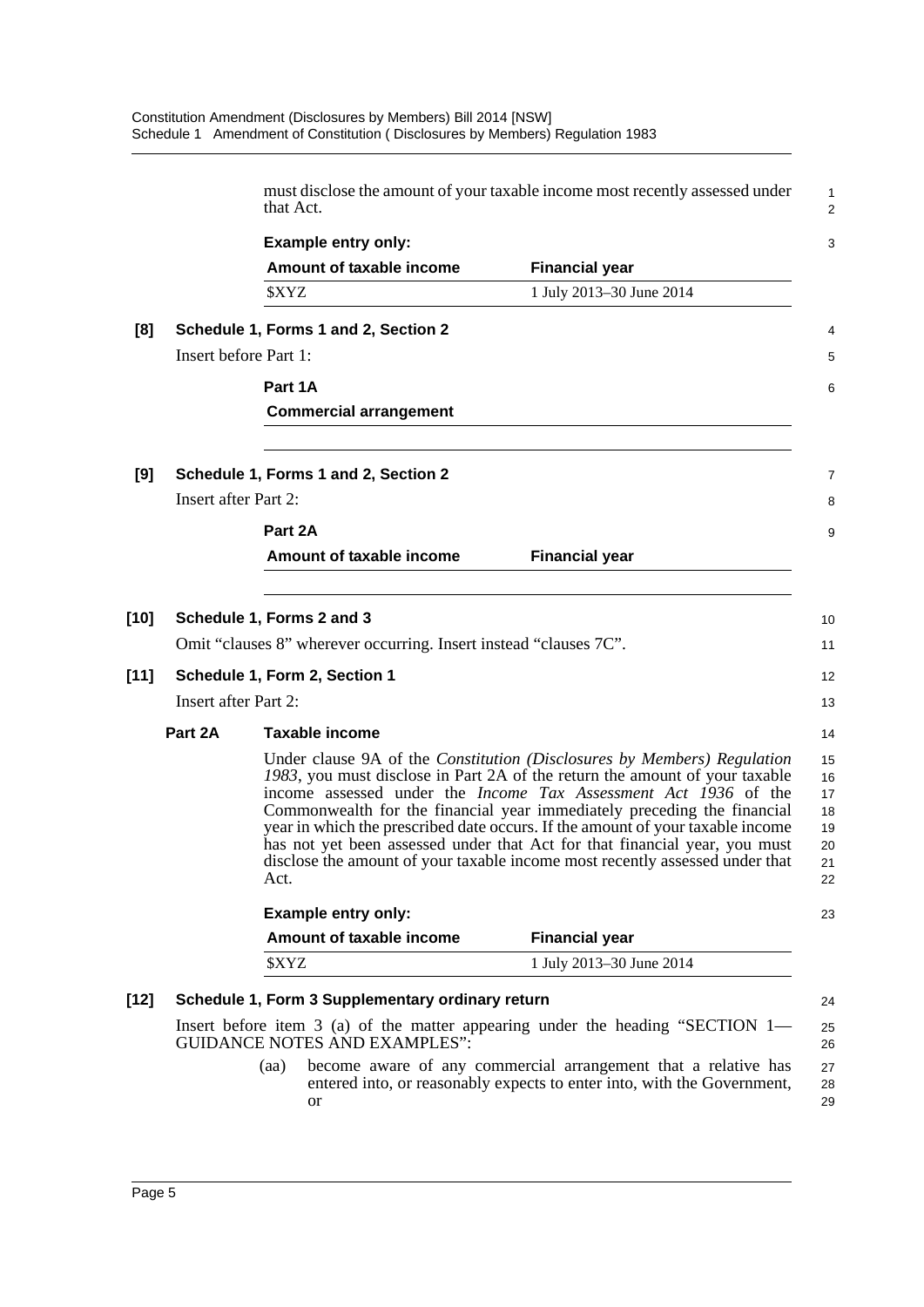Constitution Amendment (Disclosures by Members) Bill 2014 [NSW] Schedule 1 Amendment of Constitution ( Disclosures by Members) Regulation 1983

| $[13]$ | Schedule 1, Form 3          |                    |                                                                                                                                                                                                                                                                                                                                                                                                                                                                                                                                                                                                           | 1                                            |
|--------|-----------------------------|--------------------|-----------------------------------------------------------------------------------------------------------------------------------------------------------------------------------------------------------------------------------------------------------------------------------------------------------------------------------------------------------------------------------------------------------------------------------------------------------------------------------------------------------------------------------------------------------------------------------------------------------|----------------------------------------------|
|        |                             |                    | Insert after item 3 (b) of the matter appearing under the heading "SECTION 1—<br><b>GUIDANCE NOTES AND EXAMPLES":</b>                                                                                                                                                                                                                                                                                                                                                                                                                                                                                     | $\overline{\mathbf{c}}$<br>3                 |
|        |                             | (b1)               | received an assessment of your taxable income under the <i>Income Tax</i><br>Assessment Act 1936 of the Commonwealth, or                                                                                                                                                                                                                                                                                                                                                                                                                                                                                  | 4<br>5                                       |
| $[14]$ | Schedule 1, Form 3          |                    |                                                                                                                                                                                                                                                                                                                                                                                                                                                                                                                                                                                                           | 6                                            |
|        |                             |                    | Omit "set out in item $3$ (a)" from item $4$ of the matter appearing under the heading<br>"SECTION 1-GUIDANCE NOTES AND EXAMPLES".                                                                                                                                                                                                                                                                                                                                                                                                                                                                        | 7<br>8                                       |
|        |                             |                    | Insert instead "set out in item 3 (aa)".                                                                                                                                                                                                                                                                                                                                                                                                                                                                                                                                                                  | 9                                            |
| [15]   | Schedule 1, Form 3          |                    |                                                                                                                                                                                                                                                                                                                                                                                                                                                                                                                                                                                                           | 10                                           |
|        |                             |                    | Insert before paragraph (a) of item 4 of the matter appearing under the heading<br>"SECTION 1—GUIDANCE NOTES AND EXAMPLES":                                                                                                                                                                                                                                                                                                                                                                                                                                                                               | 11<br>12                                     |
|        |                             | (aa)               | any commercial arrangement that a relative has entered into, or<br>reasonably expects to enter into, with the Government,                                                                                                                                                                                                                                                                                                                                                                                                                                                                                 | 13<br>14                                     |
| [16]   | Schedule 1, Form 3          |                    |                                                                                                                                                                                                                                                                                                                                                                                                                                                                                                                                                                                                           | 15                                           |
|        |                             |                    | Insert after paragraph (a) of item 4 of the matter appearing under the heading<br>"SECTION 1-GUIDANCE NOTES AND EXAMPLES":                                                                                                                                                                                                                                                                                                                                                                                                                                                                                | 16<br>17                                     |
|        |                             | $\left( a1\right)$ | your taxable income,                                                                                                                                                                                                                                                                                                                                                                                                                                                                                                                                                                                      | 18                                           |
| $[17]$ | Schedule 1, Form 3          |                    |                                                                                                                                                                                                                                                                                                                                                                                                                                                                                                                                                                                                           | 19                                           |
|        |                             |                    | Insert before Part 1 of Section 1:                                                                                                                                                                                                                                                                                                                                                                                                                                                                                                                                                                        | 20                                           |
|        | Part 1A                     |                    | <b>Commercial arrangements of relatives</b>                                                                                                                                                                                                                                                                                                                                                                                                                                                                                                                                                               | 21                                           |
|        |                             |                    | List in Part 1A of the return any commercial arrangements that you are aware<br>a relative has entered into, or reasonably expects to enter into, with the<br>Government. You must list all such commercial arrangements, even if you<br>listed the same or a similar matter in your most recent return for the previous<br>return period.                                                                                                                                                                                                                                                                | 22<br>23<br>24<br>25<br>26                   |
|        |                             |                    | <b>Example entry only:</b>                                                                                                                                                                                                                                                                                                                                                                                                                                                                                                                                                                                | 27                                           |
|        |                             |                    | <b>Commercial arrangement</b>                                                                                                                                                                                                                                                                                                                                                                                                                                                                                                                                                                             |                                              |
|        |                             |                    | Contract for the provision of XYZ                                                                                                                                                                                                                                                                                                                                                                                                                                                                                                                                                                         |                                              |
| $[18]$ |                             |                    | Schedule 1, Form 3, Section 1                                                                                                                                                                                                                                                                                                                                                                                                                                                                                                                                                                             | 28                                           |
|        | <b>Insert after Part 2:</b> |                    |                                                                                                                                                                                                                                                                                                                                                                                                                                                                                                                                                                                                           | 29                                           |
|        | Part 2A                     |                    | <b>Taxable income</b>                                                                                                                                                                                                                                                                                                                                                                                                                                                                                                                                                                                     | 30                                           |
|        |                             |                    | You must disclose in Part 2A of the return the amount of your taxable income<br>assessed under the Income Tax Assessment Act 1936 of the Commonwealth for<br>the financial year immediately preceding the financial year in which the<br>prescribed date occurs. If the amount of your taxable income has not yet been<br>assessed under that Act for that financial year, you must disclose the amount<br>of your taxable income most recently assessed under that Act. You must<br>disclose your taxable income, even if you disclosed it in your most recent<br>return for the previous return period. | 31<br>32<br>33<br>34<br>35<br>36<br>37<br>38 |
|        |                             |                    |                                                                                                                                                                                                                                                                                                                                                                                                                                                                                                                                                                                                           |                                              |